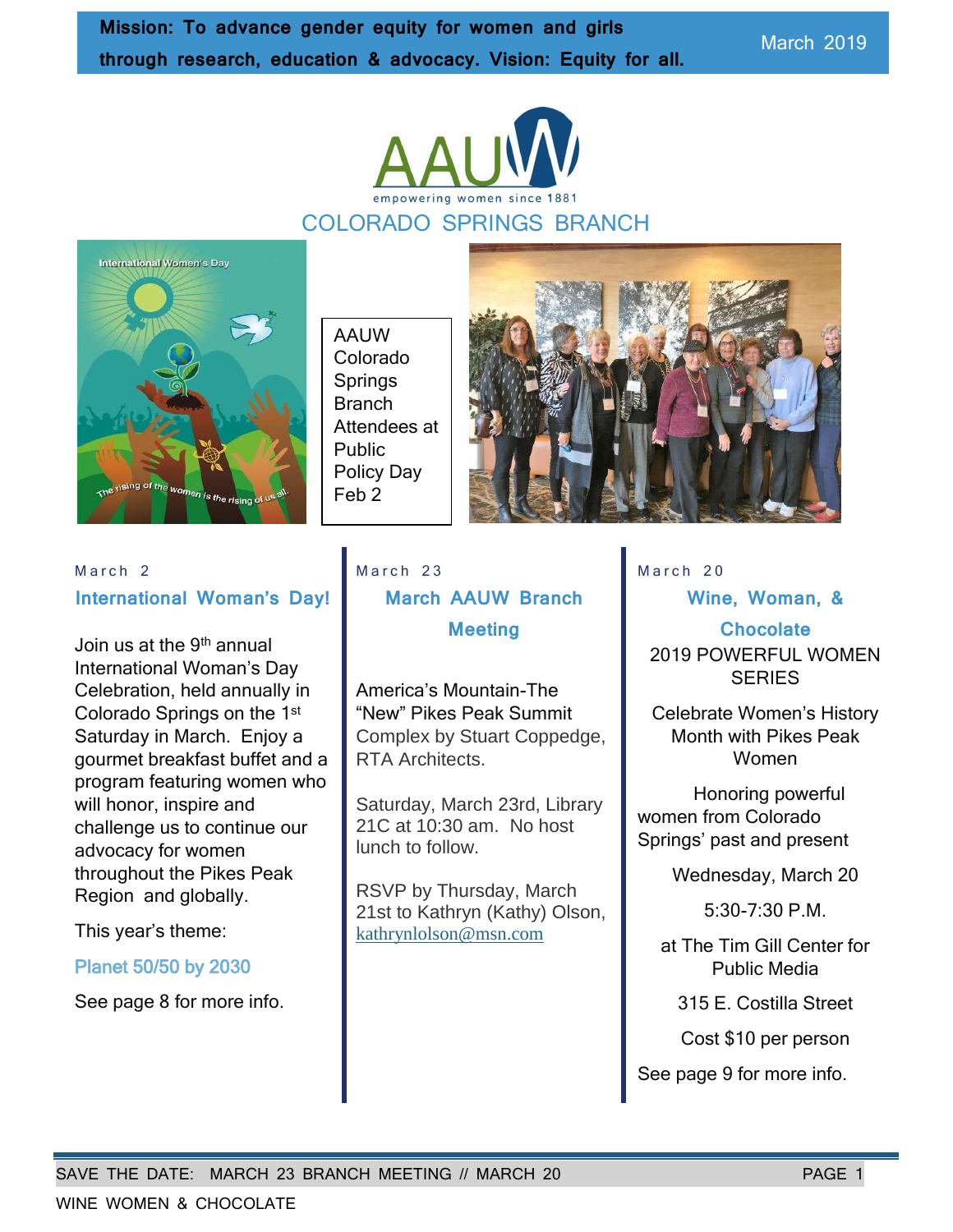## **Membership News!**

Our Colorado Springs Membership continues to grow! Everyone is buzzing about our AAUW Colorado Springs Branch growth! We would like to **welcome our new members** to date during February:

Christine Carlson Jo Anne Majors Kathleen Hartman Meg McDevitt Heather Hopkins

#### Welcome, Ladies!

Members, if you know someone who would make a great member, invite them to attend our March 23rd Branch Meeting at Library 21C where they may join at the Shape The Future reduced price of \$64.50! Anyone joining after March 15th gains full membership through June 30, 2020! What a great deal! And plan to attend International Women's Day, Saturday, March 3! It's always a very interesting and fulfilling event. More information is included in this newsletter. See you there!! ~ Melanie Hudson ~ Membership VP

# 2018-2019 AAUW Board

2018-2019 Executive Committee/Elected Officers President: Nancy Holt President Elect: Kathryn Olson Treasurer: Jeanne Howard Secretary: Pam Maier Vice Presidents of Community Programs: Paula Munger & Janet Friedberg Vice President of Membership: Melanie Hudson Vice Presidents of Programs: Pip Bodkin & Sally Metzger

Appointed Board Members Assistants to the Board

AAUW Funds Chair: Candy Crumb Hospitality Chair: Nedra Engelson Branch Fundraising Chair: Elizabeth Leslie **Archivist: Eunice Ciaccio** Communications Director: Kathy Tapia-Griego Directory Editor: Chris Toth Interest Group Coordinator: Pip Bodkin Newsletter Editor: Laura Gross Local Scholarship Chair: Char Gagne State & National By-Laws Liaison: Candy Public Policy Director: Audrey McGuire Crumb

Virtual Communications Coordinator: Brenda Wolfe Web Site Administrator: Pauleta Terven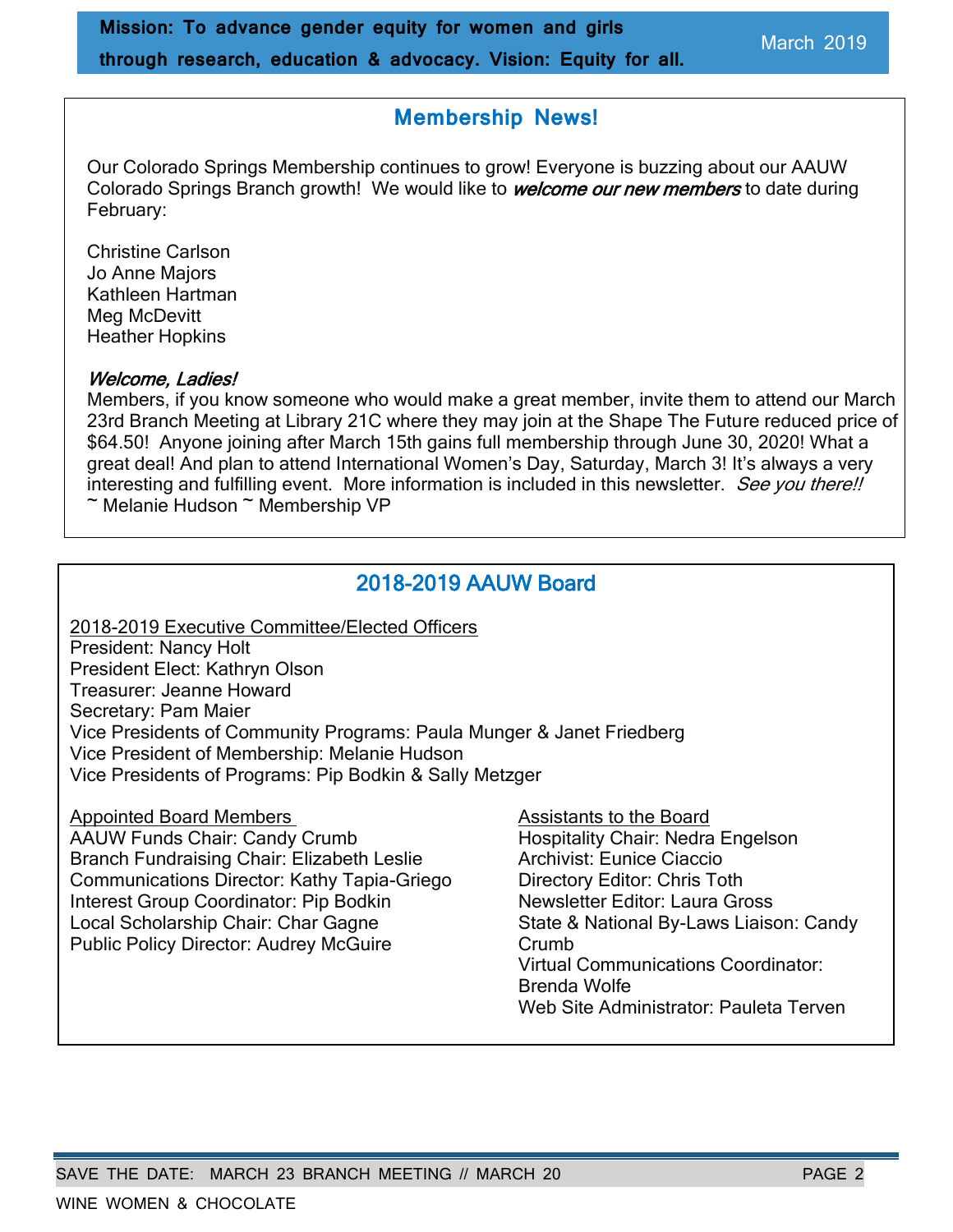# Call for Nominations!

Have you noticed a certain member who does so much for our branch, above and beyond her job description? Please nominate her for the Names Honored recognition.

Each year one branch member is recognized as an outstanding branch member. The selection can be difficult because we have so many active members who are willing to participate and accept leadership roles.

The selection criteria are: Primary consideration-service to our branch Secondary consideration-service at the state and/or national level Additional considerations-community, professional, and cultural activities

Please send nominations by April 15th to Frieda Dunlap at ffdunlap@hotmail.com

The award will be presented at the May Scholarship luncheon.

## AAUW Funds 2018 Annual Report

From Barb McDaniel State AAUW Funds Director: Colorado's 12 branches contributed \$24,845.35 to National Funds. Of that Colorado Springs's share was \$2,979.14. Twenty-two members contributed to the AAUW Greatest Needs Fund. Two members contributed to Tech-Trek. Two members contributed to National Conference for College Women Student Leaders Scholarships.

Three members in addition to grocery cards contributed to Educational Opportunities Fund. Cards also contributed to Unrestricted LAF Support. and the Judith Sanderson American Fellowship Fund.

Thanks to all the members of Colorado Springs Branch members for your support of these National Funds to support our mission.

Candace Crumb, Colorado Springs AAUW Funds Director

## New Branch Communications Policy

The Communications Team met and examined our branch's lines of communication. After analysis a new policy detailing the flow of information within the branch and responsibilities of all members. Please see pages 10 and 11 for the policy. You can also find it on our Branch website – click on the About Tab – Members Only Tab – use Branch password.

Following this schema will ensure your information flows to branch members and officials in the most timely and efficient manner possible.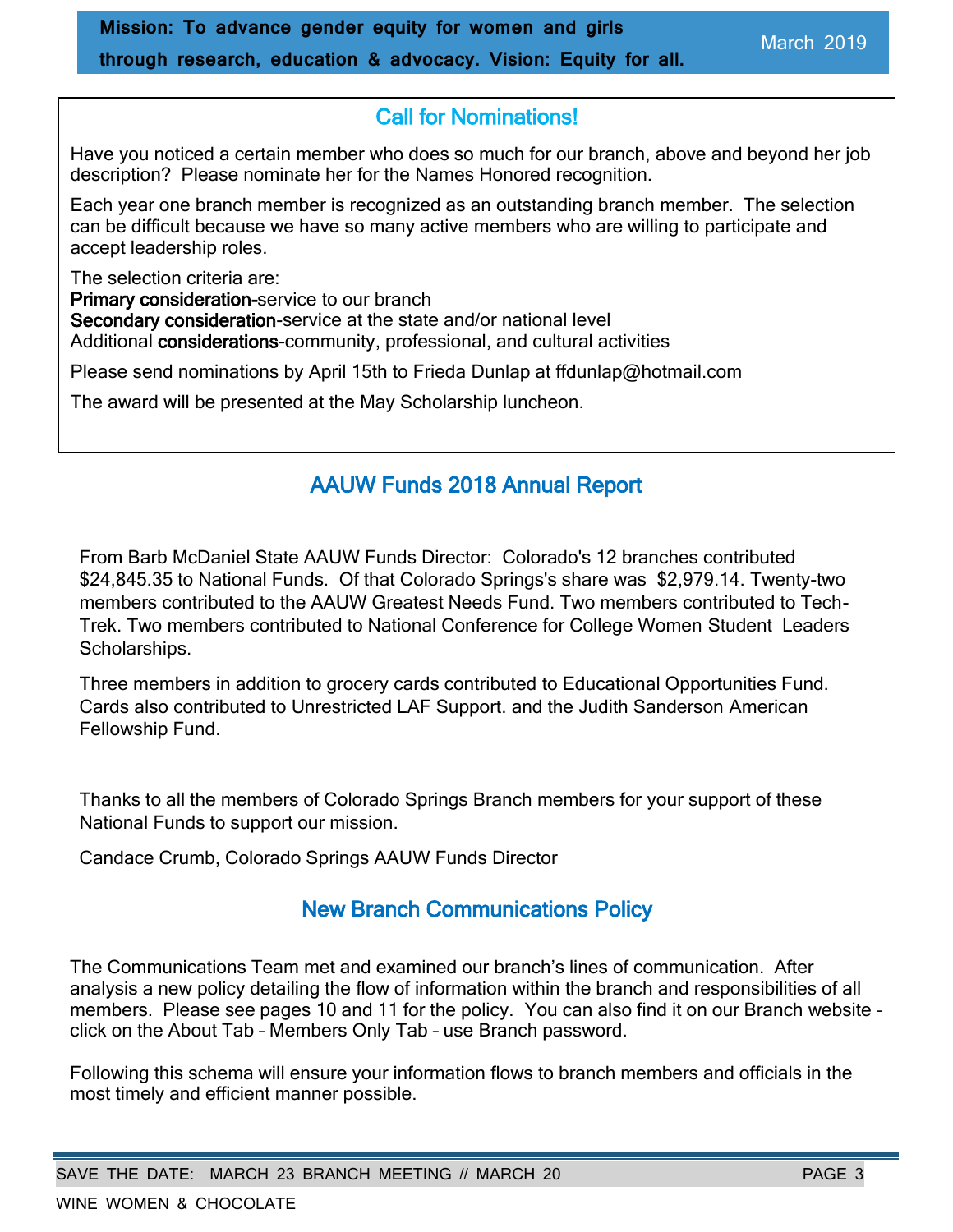# Interest Groups

Please send your input NLT March 18, 2019 for the April Issue. LFG

#### Various Days in the week/month

ARTS ON THE GO! Enjoy local music and theatre with your AAUW friends. No regularly scheduled meetings. Contact: Pam Maier. [Pamela.S.Maier@gmail.com](mailto:Pamela.S.Maier@gmail.com) Cell: 719-694-4222

BRIDGE LIGHT. There are four groups who play on the days they have agreed upon once a month. Interested in starting another group or being a sub, let me know. Any skill level Is welcome. C. Lois Boschee, loisbos68@gmail.com

#### **Mondays**

HARDY HIKERS: C: Pip Bodkin, 206-427-2444

| 03/4/19  | <b>Black Forest, Section 16</b> | <b>Charlotte Gagne</b> |
|----------|---------------------------------|------------------------|
| 03/11/19 | TBA                             | Judy Conroy            |
| 03/18/19 | Section 16/Palmer Trail         | Renee Barall           |
| 03/25/19 | Dawson Butte                    | Jean Little            |

#### **Tuesdays**

March 5, Tech Group, 9:30 - 11:30, Chair: Shirlea Griswold, sunni773x8@outlook.com 719-337-2886 Will be at the home of June Hallenbeck, 115 Dolomite Dr., phone:598-2979, email[:junehallenbeck@comcast.com](mailto:junehallenbeck@comcast.com)

March 5, VISUAL ARTS,1:30, Museum Visit in planning, details forth coming. RSVP to Cindi Zenkert-Strange, [cmzenkertstrange@gmail.com.](mailto:cmzenkertstrange@gmail.com)

March 5 & 19, GREAT DECISIONS, 1:30 – 3:30 pm, East Library. Chair: Jeanette Minniti at jeanetteminniti@gmail.com or call 719-481-3230.

March 12, READERS POTPOURRI 1:00 p.m. C: Margaret Miller, [fergst41@yahoo.com,](mailto:fergst41@yahoo.com) 719-641-4710. Book: The Great Alone by Kristin Hannah. Hostess/Leader Caroline Vulgamore, RSVP, 719-520-5365, [hvulgamore@gmail.com](mailto:hvulgamore@gmail.com)

March 12th at 1:30 pm., The History of Jazz, with Dr. Abe Minzer, meet at the National Music Syndicate, 2105 Academy Circle, 80909. RSVP to Kathy Olson, kathrynlolson@msn.com

March 12, DINNER BOOK CLUB: Nedra Engelson, 574-5274, [nengelson@aol.com,](mailto:nengelson@aol.com) 5:45 p.m. The book selection is The Cottingley Secret by Hazel Gaynor. We will meet at Hotel Elegante, 2886 S. Circle Drive. Kay Atteberry will lead the discussion. Please contact Kay at 520-2420 cell, 599-3187 land line or kayatteberry@aol.com to make a reservation.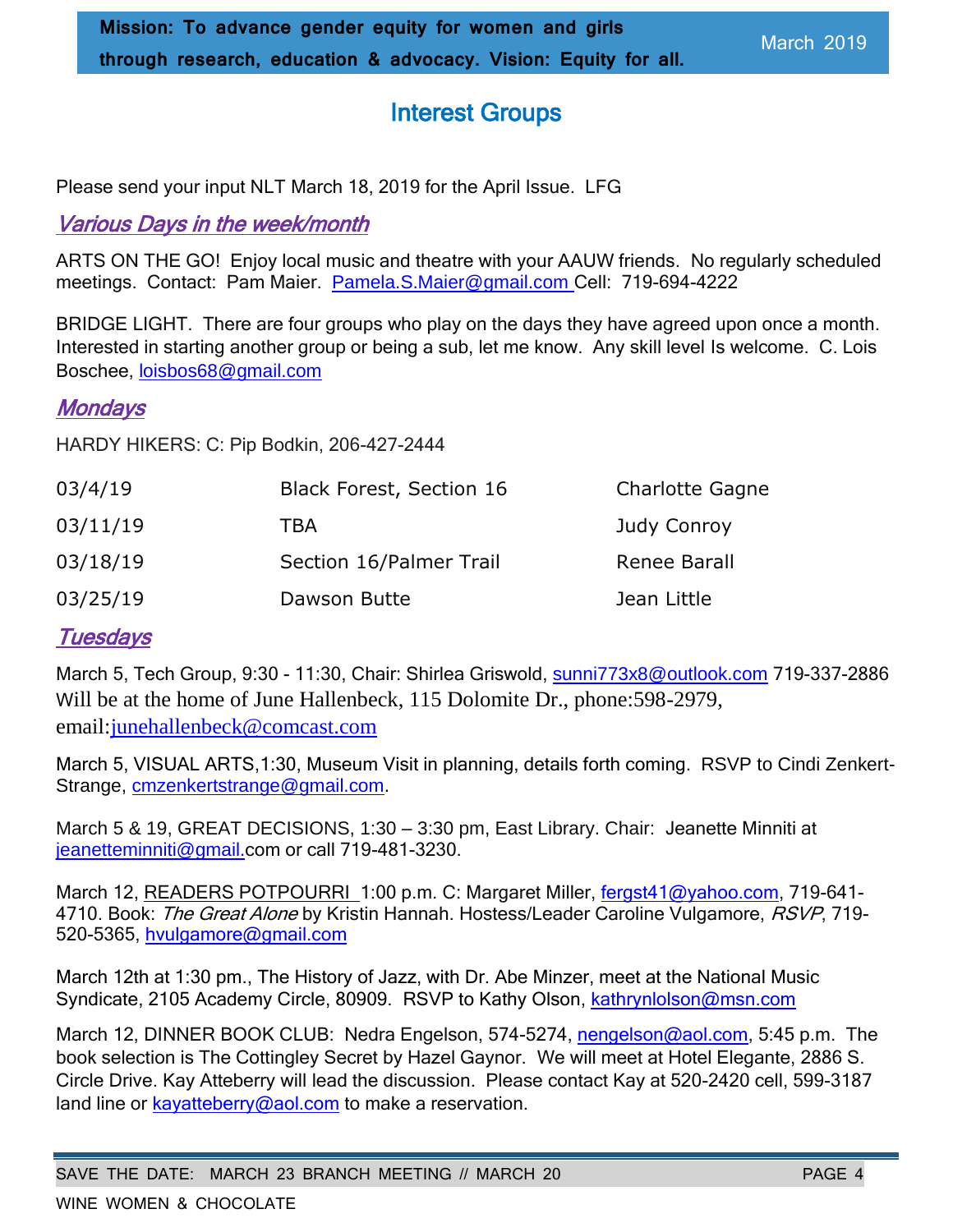March 26, MORNING GLORY BOOK CLUB, 10:00 a.m. The Biology of Belief by Bruce Lipton PhD. Meet at Cara Koch, ceKochcs@comcast.net

March 26, UFO (UNFINISHED OBJECTS), 1:00 p.m., C: Wynn Weidner, Hostess: Jean Little.

# **Wednesdays**

March 13th, 5:30 PM, EVENING CONNECTIONS THROUGH TOPICS- Meet at The Warehouse Restaurant, 25 Cimmaron Street. **Hannah** Moghbel: **"**The Creative Process and Overcoming Resistance**" and Erin Poovey: "**The Science of Relaxation" RSVP to Marilyn Feaster aauw1719@gmail.com

March 13, SOUTHWEST STUDIES, 1:30 p.m., for a *quided tour* of ProRodeo Hall of Fame and Museum of the American Cowboy, 101 ProRodeo Drive CS 80919. Meet at the entrance by 1:20 to purchase your tickets for \$6.00, receive your name badges and be ready for an approximately 90 minute tour to begin at 1:30. Any AAUW member can join us. Co-chairs: Jean Little wiean1@gmail.com. Please RSVP to Eunice Ciaccio [euninco.11@comcast.net.](mailto:euninco.11@comcast.net)

March 20, LUNCHEON NOVEL I, 11:45 A.M. Chair: Georgina Burns, [georgina.b1@juno.com](file:///C:/Users/grosslf/Documents/AAUW/Newsletter/Nov%202018/georgina.b1@juno.com) and Sally Mathewson, [mathewson3@juno.com](mailto:mathewson3@juno.com)

March 20, LUNCHEON NOVEL TOO will meet at noon at the home of Mary Woods, 220 Raven Hills Road assisted by Kathy and Carol to discuss The Immortalists. RSVP to Corkie 719-635-9605 or corkmeiste@aol.com

March 20, AFTERNOON READERS, 1:30 p.m. The Chilbury Ladies' Choir: A Novel by Jennifer Ryan. Contact Jennie Jo White 495-0433; jennie-jo@q.com

March 27. CHOCOLATE LOVERS 1:00p.m. We are meeting for dessert at Cafe Julie's at The Broadmoor, 1 Lake Avenue. It is in the main building south of the lobby. Please RSVP to Ellie Solomon, elron3@msn.com, 630-7465.

# **Thursdays**

March 7, WOMEN WHO WRITE, Join us for this writing Interest Group! We meet on the first Thursday of each month at homes of different volunteer members from 9:30 – 11:30 a.m. There is light food and coffee. Our prompts are constructed by volunteers also. Members usually share their writing with the group, but it's voluntary. To join our group or try us out, please call Melanie Hudson 719-205-7639

March 14: CHAPTER & VERSE WRITING GROUP, 1:00 pm. Chair: Janet Condit 277-7590, jicondit@msn.com; Co-chair: Caroline Vulgamore 520-5365, hvulgamore@gmail.com; Hostess: Janet Condit, 2335 Marston Heights, 277-7590, [jjcondit@msn.com.](mailto:jjcondit@msn.com)

Every Thursday MAH JONGG: 1 p.m. Valley Hi Golf Course. Contact Susan Bydalek at 465-2707 or [sbydalek@yahoo.com](mailto:sbydalek@yahoo.com) Optional lunch at noon.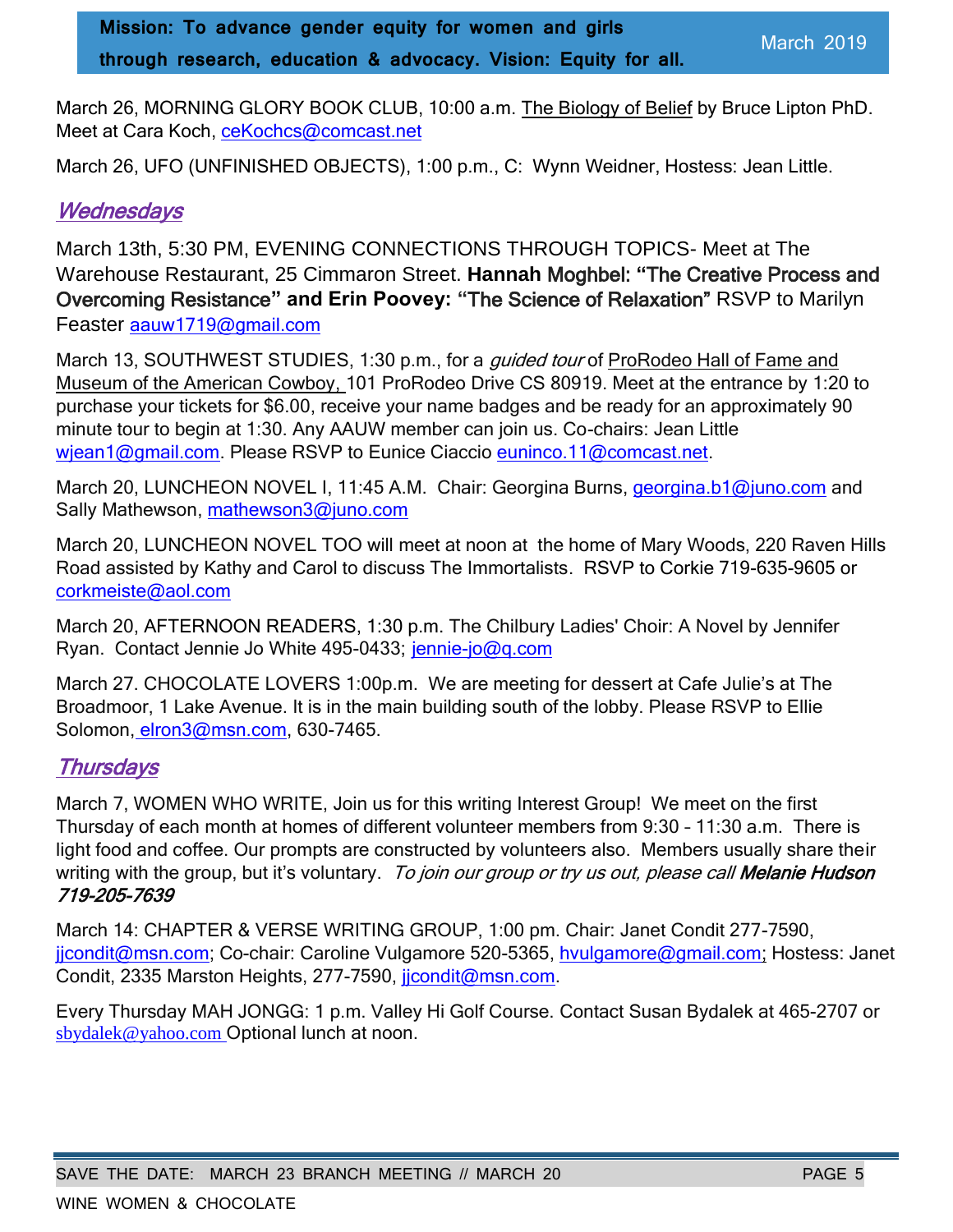#### **Fridays**

March 1, EXPLORING LIVES AND CULTURES, 10:00am at the East Library, Room E-1 Upstairs (Women's History Month) Book to be discussed - Dustbowl Girls: The Inspiring Story of the Team That Barnstormed Its Way to Basketball Glory by Lydia Reeder. No RSVP necessary. Co-Chairs: Janet Friedberg [janetfriedberg@comcast.net](mailto:janetfriedberg@comcast.net) and Eunice Ciaccio [euninco.11@comcast.net.](mailto:euninco.11@comcast.net)

March 15, LOCAL HISTORY, 10:30 am. C: Jeanne Knudson, *[jlknuds@gmail.com.](mailto:jlknuds@gmail.com)* Library 21c, the Create Space room. P: The Life and Legacy of Kirk Hanna, past president of the Colorado Cattleman's Association and "eco-rancher." Program includes video "Hanna Ranch" and discussion led by Linda Overlin of the Palmer Land Trust Board who knew Mr. Hanna well.

#### **Saturdays**

FRIENDS OF THE GRAPE (FOG) chair: Jeanne Marsh, 590-7237, [jmarsh@pcisys.net](mailto:jmarsh@pcisys.net)

# Heads Up! Coming April 16, 2019

#### Subject: Speaker | Significant Speaker Event | University of Colorado Colorado Springs

The Founder of the Me Too movement is speaking at UCCS on Apr 16. Tickets are \$4 and can be purchased online.

The Department of Student Life, in partnership with Residence Life and Housing, are proud to announce the 2019 UCCS Significant Speaker event featuring founder of the 'Me Too' movement, Tarana Burke. The simple, yet courageous 'Me Too' has emerged as a rallying cry for people everywhere who have survived sexual assault and sexual harassment – and Tarana's powerful, poignant story as creator of what is now an international movement that supports survivors will move, uplift, and inspire you.

[http://www.uccs.edu/speaker/](https://eur01.safelinks.protection.outlook.com/?url=http%3A%2F%2Fwww.uccs.edu%2Fspeaker%2F&data=02%7C01%7C%7Cda3f283174d740014e1308d698eab5a6%7C84df9e7fe9f640afb435aaaaaaaaaaaa%7C1%7C0%7C636864531164127653&sdata=Cp6o2FfFs9wdoCXvUJrfJoNxE49cNTQKle8C%2BKr1oV4%3D&reserved=0)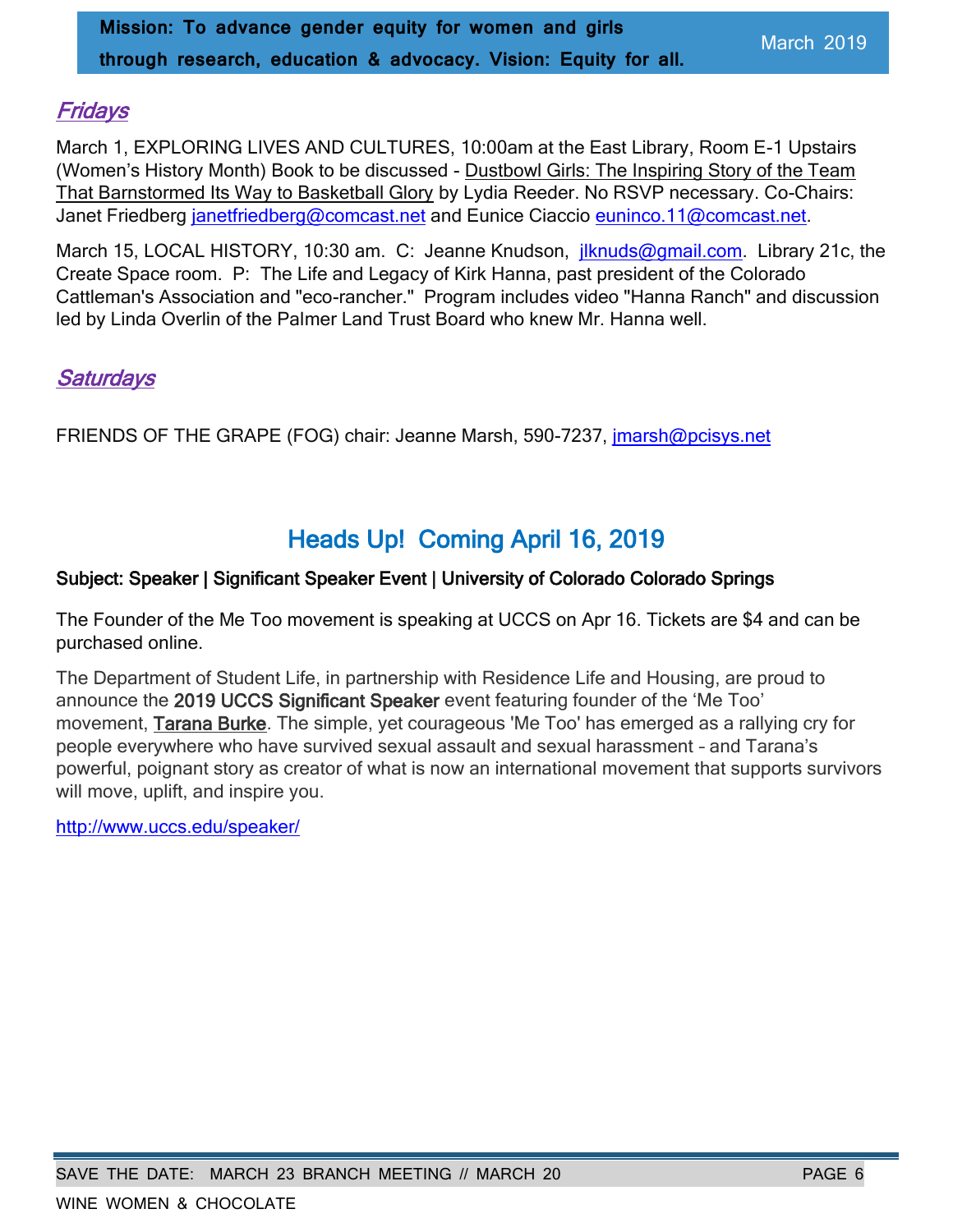# Local Scholarships—March 2019

Local Scholarships committee would like to welcome two new committee members: Maureen Sigler and Marilyn Frydrych. Maureen, "Mo", comes experienced as a retired financial aid officer from Boise State University. Marilyn, retired Math professor from PPCC, has experience with PPCC scholarships program and was instrumental in getting out the word last March to PPCC students via her contacts with current PPCC faculty. The rest of our committee is comprised of Dee Simon, Margaret Baptist, Joann Oh, and Charlotte Gagne

Our Local Scholarships application have been distributed electronically through our AAUW website, PPCC and UCCS financial aid websites. Joann Oh, former Local Scholarship Chair for 8 years, has distributed paper copies of the application to the family development centers at UCCS and PPCC locations.

We need your help to encourage worthy women to apply. Share this opportunity with others in the community who might network with very deserving applicants. The applicant must be a woman, must be currently attending UCCS or PPCC planning to attend either UCCS or PPCC next Fall, must have earned at least 36 college credit hours at the time of application, must be working towards fulfilling her undergraduate degree, and have a grade point average of 3.0 on a 4.0 point scale. The application process is rigorous and yet we continue to have a healthy supply of applicants for our scholarship.

The financial aid counselors at both UCCS and PPCC are informed of our scholarships and we continue to promote them through the child care centers where students who are mothers of young children may see the applications. In 2016, 4 of the 5 scholarship recipients were single mothers with children ranging from preschool to high school age. If you have other suggestions for locations where we may display our applications or connect electronically to disseminate the applications, please let me know so we can reach as many potential applicants as possible.

In this 2019 scholarship year we are again, thanks to your generous support and contributions, able to offer six \$1,200 scholarships to deserving women. I hope that you will let women students at UCCS and PPCC know about our Local Scholarships and that you know that your gift of whatever denomination to Local Scholarships makes a very meaningful impact on the recipients of our awards.

Charlotte Gagne,

Local Scholarship Chair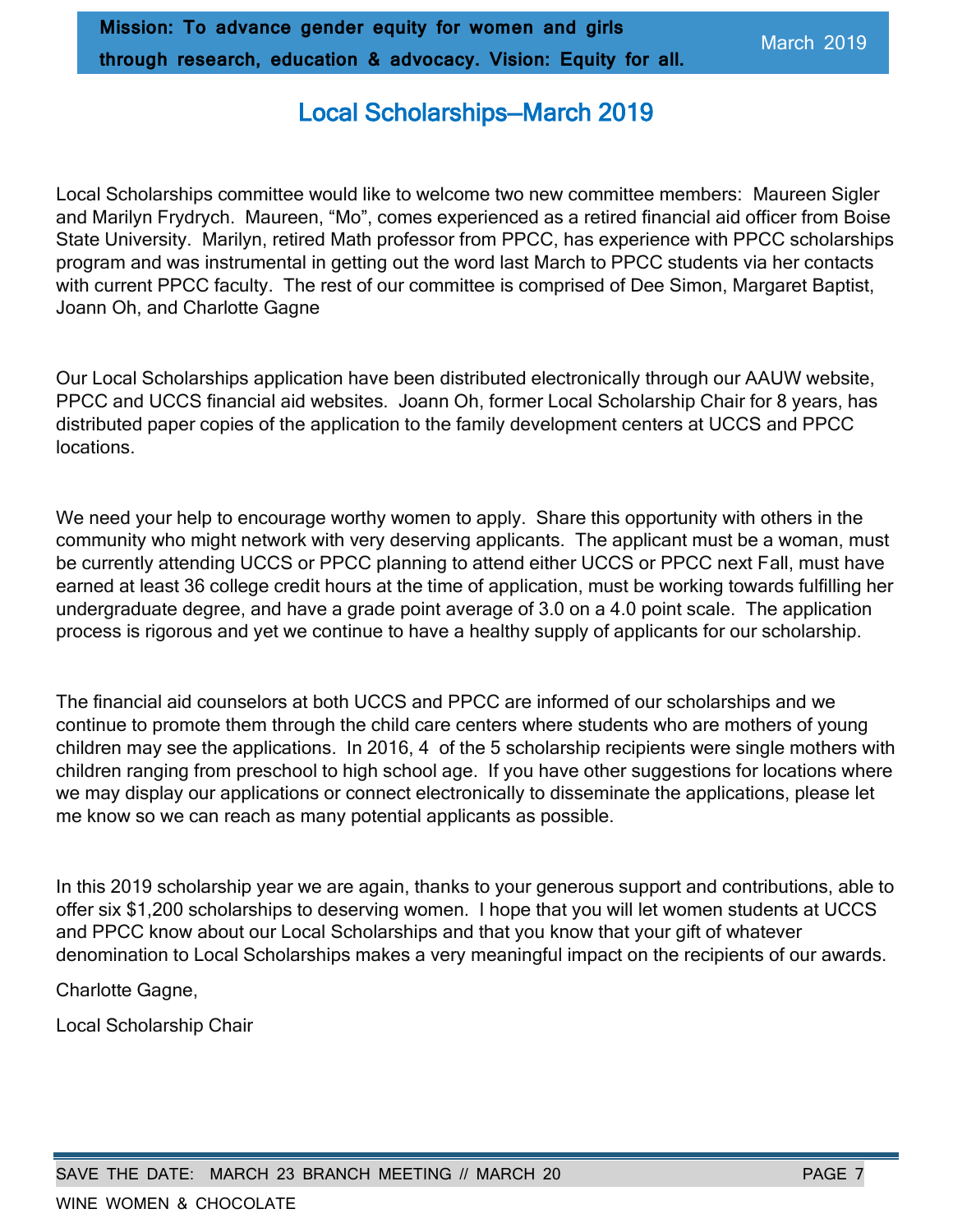**Mission: To advance gender equity for women and girls through research, education & advocacy. Vision: Equity for all.**



#### Please Plan to Attend this AAUW-Sponsored Event!

Join us at the 9<sup>th</sup> annual International Woman's Day Celebration, held annually in Colorado Springs on the 1<sup>st</sup> Saturday in March. Enjoy a gourmet breakfast buffet and a program featuring women who will honor, inspire and challenge us to continue our advocacy for women throughout the Pikes Peak Region and globally.

This year's theme:

Planet 50/50 by 2030 Advocates Transforming Women's Lives

What: 9<sup>th</sup> Annual International Women's Day Celebration

When: Sat. March 2, 2019 9AM-12:30 PM

Place: The Pinery at the Hill, 775 W. Bijou St.

Sponsored locally by: American Association of University Women, League of Women Voters, Rocky Mountain Women's Film Institute, Southern Colorado Women's Chamber of Commerce, Woman's Educational Society, Women's Resource Agency, Zonta International.

**Click the button below for all the details and purchase your tickets now!**

[Purchase Your Tickets Today!](http://r20.rs6.net/tn.jsp?f=001Fht-l6SYlE3V5TbDmwxb8Rze1ef0eRG2BDaaKBpyAPKvrCSVe6yg8XSprrYv6xkWbdiIKgsujdd6Plk1cX3uI2SUbtpD92NpTBow6HF3DF9UM9jg_bNmG3Gvw44rlRdIF70vMpoItu5P1XbFn3tD6UiAh_vFeh4BO3k6HxHGTggU09klOKSaO8nXW73P7i4l&c=u4TtxXcKjJgeIfao4A5mzO1YJu-TbEvkLVpCzwt2Oqw6Z2C_50Hdvw==&ch=oGRBKSnDxLBVA2D-rLrtB5CqQit7Nxbg1tYxGEUdkn2tWleV_0PvNw==)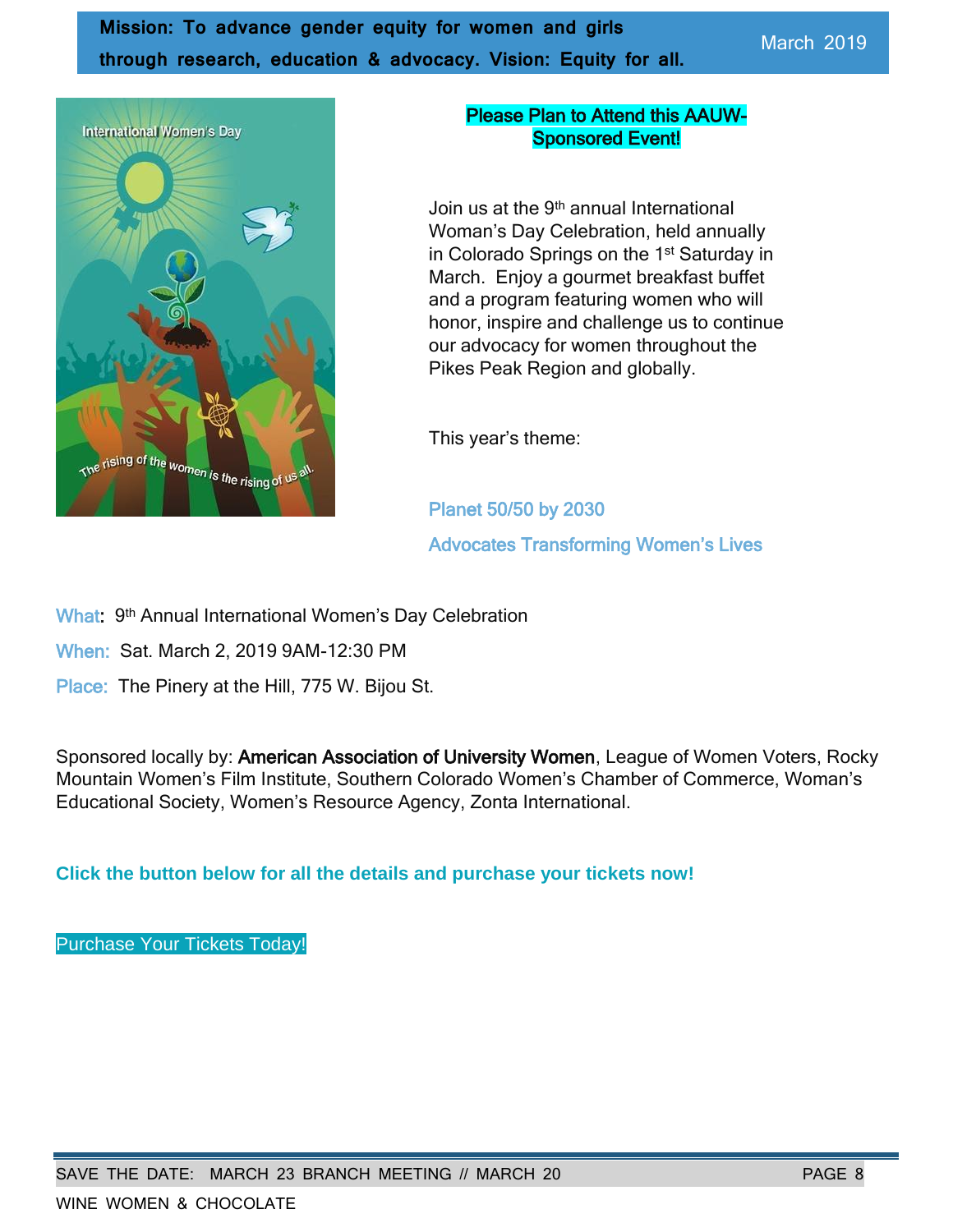

# PIKES PEAK WOMEN

#### 2019 POWERFUL WOMEN SERIES

Celebrates Women's History Month with

# WINE, WOMEN & CHOCOLATE

Honoring powerful women from Colorado Springs' past and present

Wednesday, March 20

5:30-7:30 P.M.

at The Tim Gill Center for Public Media

315 E. Costilla Street

Cost \$10 per person

WHO Pikes Peak Women invites the participation of women across El Paso County, in partnership with sponsoring organizations, to join this celebration.

Partners: AAUW of Colorado Springs, Pikes Peak Library District, Rocky Mountain PBS,

Zonta of the Pikes Peak Region, League of Women Voters of the Pikes Peak Region, Citizens Project, Girls Scouts, Women's Foundation of Colorado, to mention a few

#### **HONORING**

Women of the past: Colorado Women's Hall of Fame inductees from southern Colorado

Women of today: 2018 award winners (including Athena Award, CSBJ Women of Influence, Southern Colorado Women's Chamber of Commerce Accolade Award, Colorado Women's Hall of Fame) and Women elected officials from across El Paso County

WHAT Wine tastings presented by local vendors, chocolate delicacies in many forms brought to you by sponsoring organizations, and, most importantly, the women who are leading Colorado Springs

WHY Continuing a tradition of bringing together all women across the county to celebrate the powerful women of our past and present, share our common ideals of advancing women and educating all on the important issues of the day in which we must have influence, and promote the spirit of collaboration to achieve common goals.

Pikes Peak Women: Mary Lou Makepeace, Mary Ellen McNally, Marcy Morrison, Karole Campbell, Lindy Conter, Susan Davies, Melissa Marts, Beth Roalstad, Barb Van Hoy [www.pikespeakwomen.com](http://www.pikespeakwomen.com/)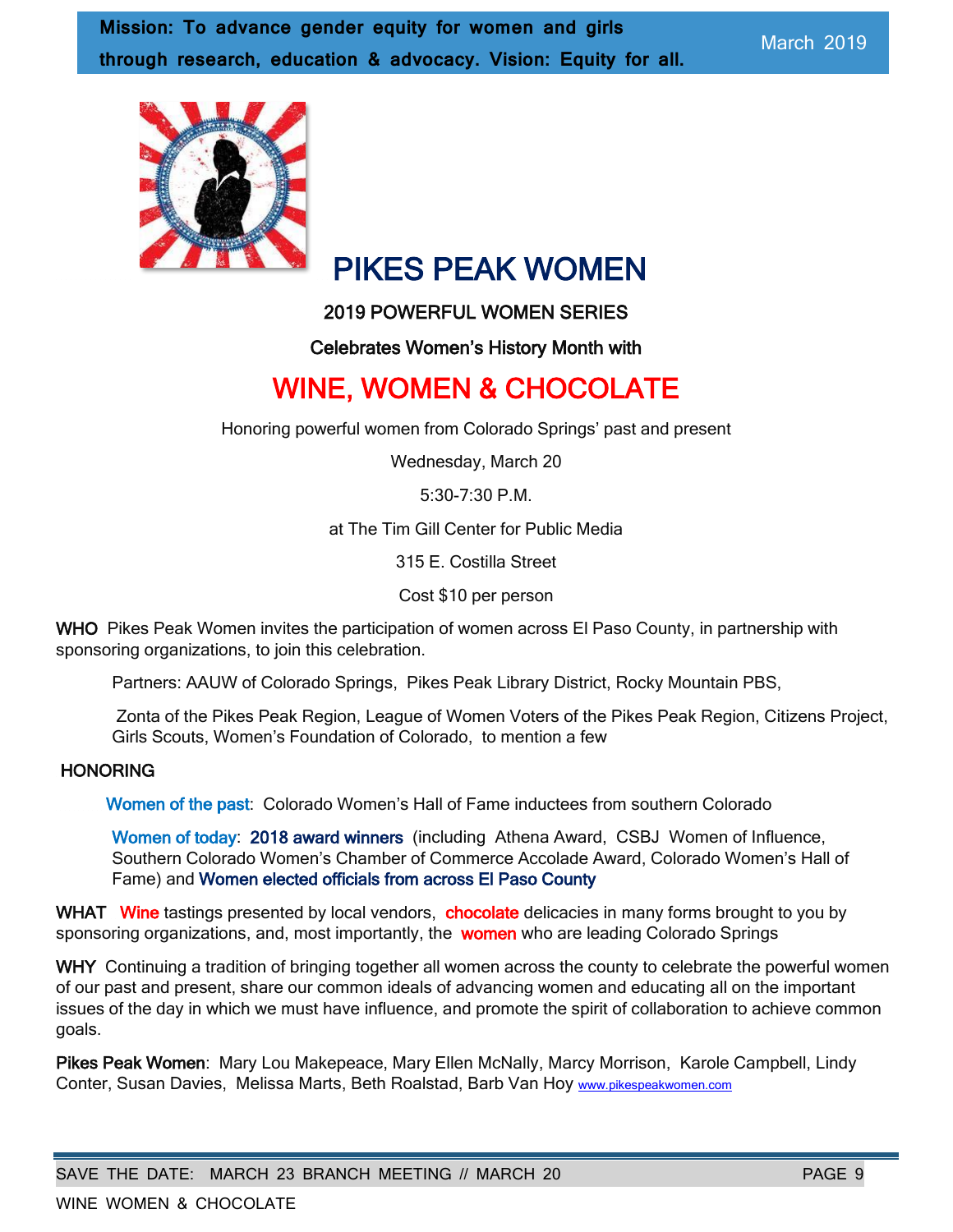AAUV

#### AAUW COLORADO SPRINGS BRANCH INTERNAL COMMUNICATION PROCEDURES (Effective: February 1, 2019)

PURPOSE: To outline an internal communication flow and procedures for the AAUW Colorado Springs Branch (Branch) to ensure the timely and accurate circulation of information to members.

SCOPE: These procedures apply to all Branch members including those volunteers serving in the capacity of Elected Officers/Executive Committee, Appointed Board Members and Assistants to the Board, Branch Committee Chairs and Co-Chairs, Branch Program Chairs and Co-Chairs, and Branch Interest Group Chairs and Coordinator.

OBJECTIVE: To ensure that internal communications are authorized, accurate and timely published for members and distributed to members who are responsible for acting on the information. Such actions include: Sending blast email communications to all members or updating information on the Branch website.

| Communication                                                                                                    | <b>Members Authorized</b>                                                                                                                                                                                                                              | Send                                                                                                                      | And Copy To:                                                                                                                                                                              |
|------------------------------------------------------------------------------------------------------------------|--------------------------------------------------------------------------------------------------------------------------------------------------------------------------------------------------------------------------------------------------------|---------------------------------------------------------------------------------------------------------------------------|-------------------------------------------------------------------------------------------------------------------------------------------------------------------------------------------|
| Type/Request                                                                                                     | <b>To Make Requests:</b>                                                                                                                                                                                                                               | To:                                                                                                                       |                                                                                                                                                                                           |
| <b>Blast email items</b>                                                                                         | Officers/Exec.Committee,<br><b>Appointed Board Members,</b><br><b>Assistants to the Board,</b><br><b>Committee Chairs/Co-</b><br>Chairs, Program<br><b>Chairs/Co-Chairs, Interest</b><br><b>Group Chairs, and Interest</b><br><b>Group Coordinator</b> | <b>Virtual Communication</b><br>Coordinator                                                                               | <b>NOTE: Interest Group Chairs</b><br>must copy Interest Group<br>Coordinator on all such requests<br><b>EXCEPT</b> monthly calendar<br>updates.                                          |
| <b>Newsletter items</b>                                                                                          | Same as above                                                                                                                                                                                                                                          | <b>Newsletter Editor</b>                                                                                                  | <b>NOTE: Interest Group Chairs</b><br>must copy Interest Group<br>Coordinator on all such requests<br><b>EXCEPT monthly calendar</b><br>updates.                                          |
| <b>Update Branch</b><br>Website                                                                                  | Same as above                                                                                                                                                                                                                                          | <b>Website Administrator and</b><br><b>Directory Editor</b>                                                               | <b>NOTE: Interest Group Chairs</b><br>must copy Interest Group<br>Coordinator on all such requests<br><b>EXCEPT</b> monthly calendar<br>updates                                           |
| <b>Branch-wide</b><br>announcements<br>regarding Branch,<br><b>AAUW State</b><br>or National<br>programs & vents | Same as above                                                                                                                                                                                                                                          | <b>Communications Director</b><br>who may send information to<br>media outlets; AAUW State<br><b>Website and Facebook</b> | <b>President and President-Elect;</b><br><b>NOTE: Interest Group Chairs</b><br>must copy Interest Group<br>Coordinator on all such requests<br><b>EXCEPT</b> monthly calendar<br>updates. |
| <b>Other: Notification</b><br>of branch news<br>items to the<br>Community                                        | Same as above                                                                                                                                                                                                                                          | <b>Communications Director</b><br>who may send information to<br>media outlets; AAUW State<br><b>Website and Facebook</b> | <b>President and President-Elect;</b><br><b>NOTE: Interest Group Chairs</b><br>must copy Interest Group<br>Coordinator on all such requests<br><b>EXCEPT</b> monthly calendar<br>updates. |

# INTERNAL COMMUNICATION FLOWCHART